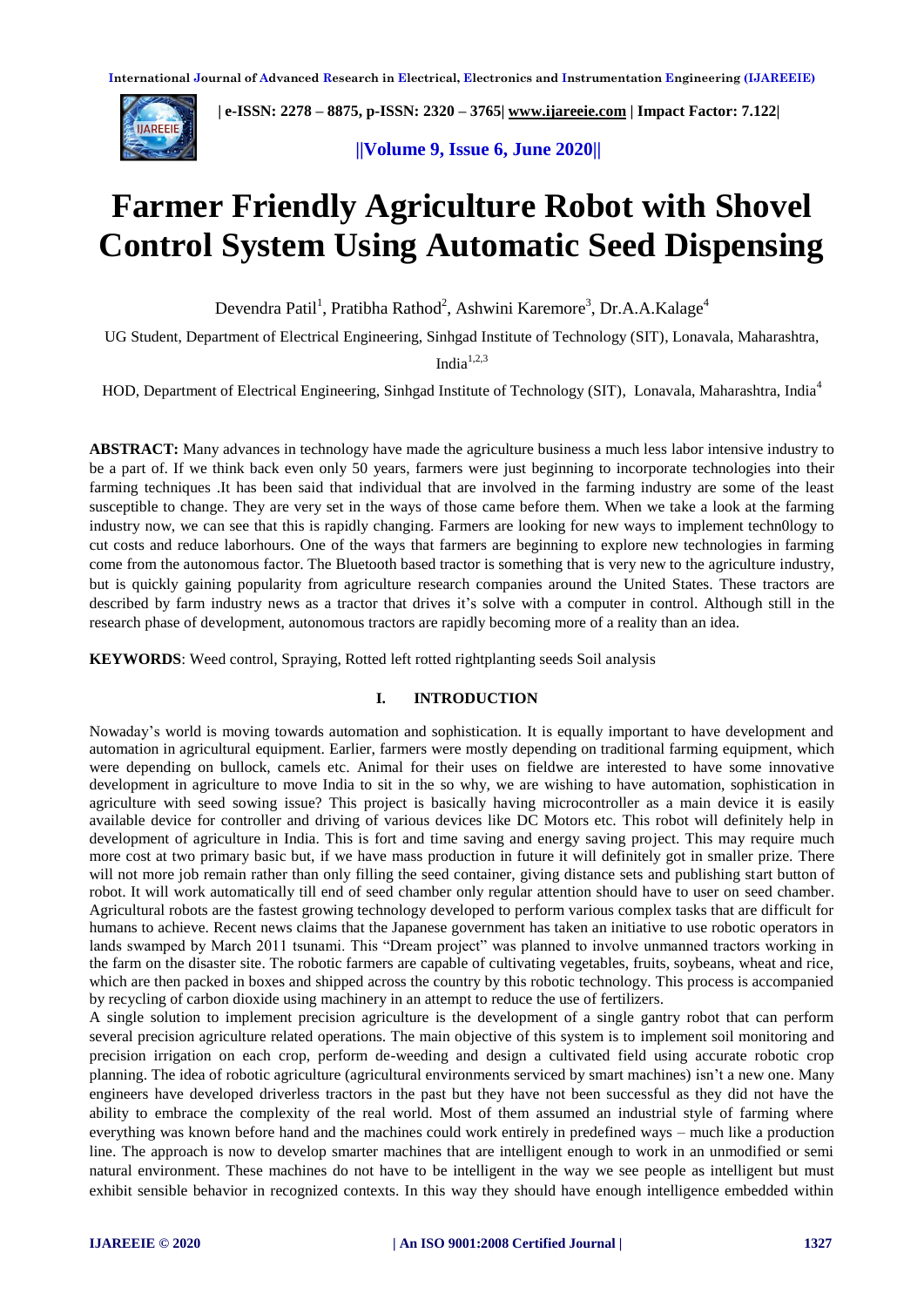

# **| e-ISSN: 2278 – 8875, p-ISSN: 2320 – 3765[| www.ijareeie.com](http://www.ijareeie.com/) | Impact Factor: 7.122|**

# **||Volume 9, Issue 6, June 2020||**

them to behave sensibly for long periods of time, unattended, in a semi-natural environment, whilst carrying out a useful task. One way of understanding the complexity has been to identify what people do in certain situations and decompose the actions into machine control. This is called behavioral robotics and a draft method for applying this approach to agriculture is given in Blackmore.

The approach of treating crop and soil selectively according to their needs by small autonomous machines is the natural next step in the development of Precision Farming (PF) as it reduces the field scale right down to the individual plant or Phytotechnology(Shibusawa 1996). One simple definition of PF is doing the right thing in the right place at the right time with the right amount. This definition not only applies to robotic agriculture (RA) and Phytotechnology but it also implies a level of automation inherent in the machines. Automatic sensing and control (on-the-go) for each task is also important and many research papers have shown that these systems are feasible but most are too slow, and hence not economically viable, to be operated on a manned tractor. Once these systems are mounted on an autonomous vehicle, they may well suddenly become commercially viable.

#### **II. GOALS AND OBJECTIVES**

Theaimof this project is to present the status of existing trends and achievement of agriculture and horticultural robotic vehicles and self-governing system and outline the potential for future application. Dissimilar applications of autonomous vehicles in agriculture have been examined and compared with conventional systems,where three main group of field application have been identified to be the first potential practical applications crop establishment,plant care and selective harvesting.Moreover we will give examples of economic potential of applying autonomous robotic vehicles compared to conventional system. To present the status of existing trends and technologies.

#### **Objective of project:**

1.To avoid the farmer being exposed to toxic pesticide vapours produced during spraying.

2. Reduce the workload on the farmer.

### **III. LITERATURE SURVEY**

As a source of livelihood, agriculture (including forestry and fishing) remains the largest sector of Indian Economy. While its output share fell from 28.3% in 1993-94 to 14.4% in 2011- 12, employment share declined from 64.8% to 48.9% over the same period. Therefore, almost half of the workforce in India still remains dependent on agriculture. Given the low share of this workforce in the GDP, on average, it earns much lower income poorer than its counterpart in industry and services.

Therefore, progress in agriculture has a bearing on the fate of the largest proportion of the low income population in India. The paper identifies five important aspects of agriculture that need immediate attention to bring economic advantages to millions of farm families. First, output per hectare, which is a common measure of agricultural productivity, remains low for many crops when compared to many other countries. There are also large regional variations within the country. Reasons include low and faulty input uses, poor access to modern technology and no real technological breakthrough in recent times. Second, on average, farmers do not realize remunerative prices due to limited reach of the minimum support prices (MSP) and an agricultural marketing system that delivers only a small fraction of the final price to the actual farmer. Third, the farm size of the majority of the household has declined to unviable levels inducing farmers to leave land and look for better job opportunities elsewhere. Because land leasing laws make it risky to lease land, increasingly, productive land is being left uncultivated. Changes in the land leasing laws may bring consolidation of land holding at operational level and attract better investment along with access to credit and relief to tenants. Fourth, relief measures in the event of natural disasters are inadequate and suffer from procedural inefficiencies and delays. The risk adaptation measures are poorly executed and have not worked effectively.

This situation needs to be rectified with at least minimum quick relief to farmers for crop loss in case of natural calamities. Finally the potential of the eastern region needs to be harnessed with suitable interventions. This region is unique for its suitability to the production of certain commodities. However, taking advantage of this potential would require institutional support and investment in technological innovations. The paper offers ideas on how these problems can be addressed so as to accelerate agricultural growth and bring remunerative prices to farmers.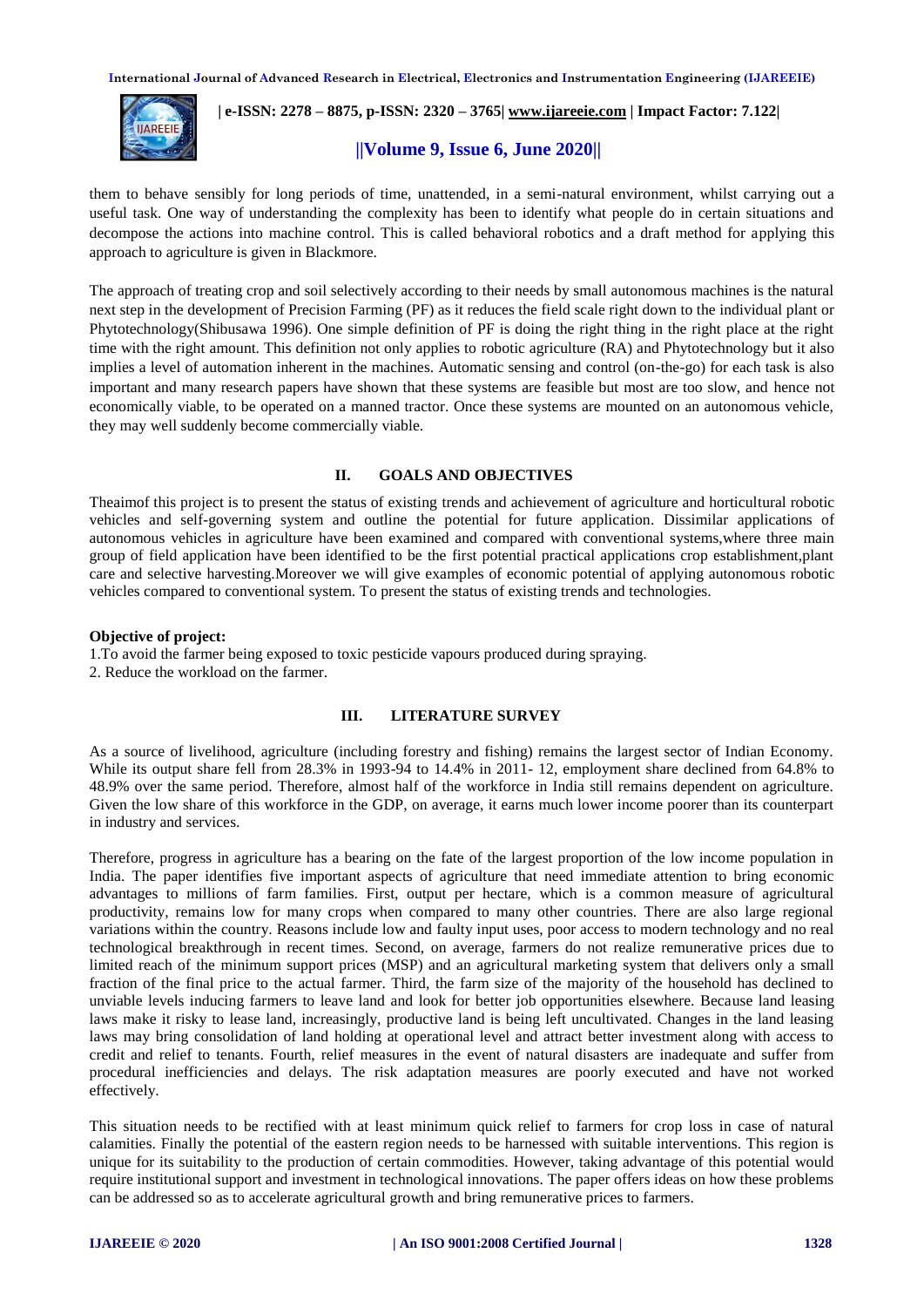

 **| e-ISSN: 2278 – 8875, p-ISSN: 2320 – 3765[| www.ijareeie.com](http://www.ijareeie.com/) | Impact Factor: 7.122|** 

# **||Volume 9, Issue 6, June 2020||**

# **IV.METHODOLOGY**

To make agriculture project we follow this steps

- **Step 1:**To go to the farmers and find the problems faced by them.
- **Step 2**:To choose a problem..
- **Step 3:**Toanalyse the problem their solution.
- **Step 4:**The selection of design of gear for proper seed distance.
- **Step 5**: Find which mechanism is to suitable in lowest cost.
- **Step 6**: To find all components we require in proper dimension.



Fig.1 Block Diagram

**Motor Driver: -** A gear reducer, also called a speed reducer or gear box, consists of a set of gears, shafts and bearings that are factory-mounted in an enclosed, lubricated housing. Gear reducers are available in a broad range of sizes, capacities and speed ratios. Their job is to convert the input provided by a "prime mover" into output of lower RPM and correspondingly higher torque. In industry, the prime mover is most often an electric motor, though internal combustion engines or hydraulic motors may also be used There are many types of gear reducers using various gear types to meet application requirements as diverse as low first cost, extended life, limited envelope size, quietness, maximum operating efficiency, and a host of other factors. The discussion that follows is intended only as a brief outline of the most common industrial gea reducer types, their characteristics and uses.



Fig.2 Motor Drive

**Power Supply-For our all IC we require 5V D.C.** supply which can be generated by step downtransformer, full wave bridge rectifier, filter condenser & voltage regulator IC7805. The powersupply is mainly used to give the regulated 5V output to all the components. But due to interference between ground and output there is glitch in the output. So we have used capacitor to decouple them and hence the power supply gives the 5V regulated output. Current and battery discharge time with and no load. Table 1 shows Current consumed by DC motor and ARM7 controller, servo motor and Relay from that we can calculate the discharging time for battery with load and without load. Formula to calculate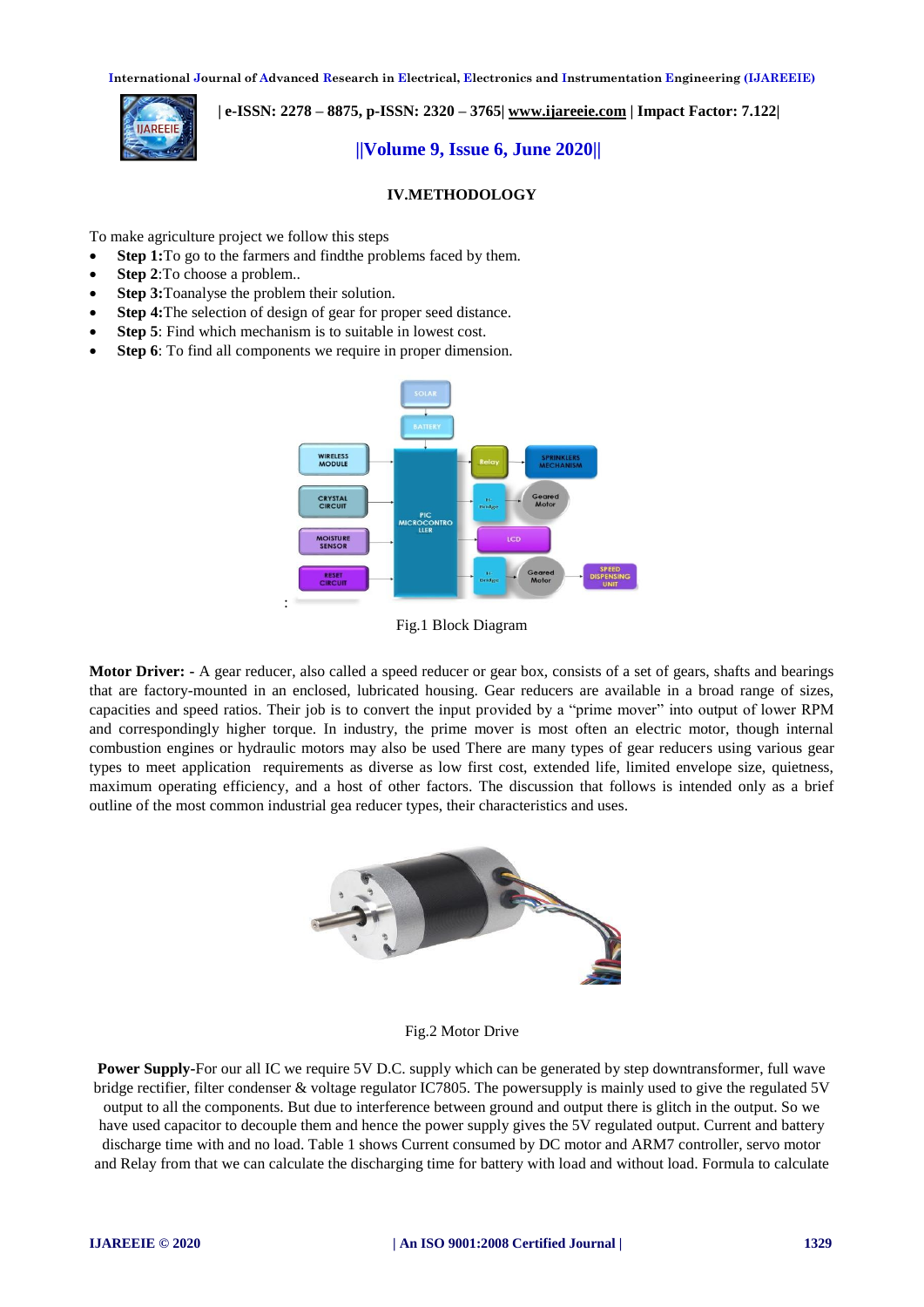**ILARFFIF** 

 **| e-ISSN: 2278 – 8875, p-ISSN: 2320 – 3765[| www.ijareeie.com](http://www.ijareeie.com/) | Impact Factor: 7.122|** 

# **||Volume 9, Issue 6, June 2020||**

to time for no load is, Discharge Time = mAH current of battery / Total current consumed by circuit in mA.



Fig.3 Power Supply

The input to the circuit is applied from the regulated power supply. The a.c. input i.e., 230V from the mains supply is step down by the transformer to 12V and is fed to a rectifier. The output obtained from the rectifier is a pulsating d.c voltage. So in order to get a pure d.c voltage, the output voltage from the rectifier is fed to a filter to remove any a.c components present even after rectification. Now, this voltage is given to a voltage regulator to obtain a pure constant dc voltage.

**Transformer:-**Usually, DC voltages are required to operate various electronic equipment and these voltages are 5V, 9V or 12V. But these voltages cannot be obtained directly. Thus the a.c input available at the mains supply i.e., 230V is to be brought down to the required voltage level. This is done by a transformer. Thus, a step down transformer is employed to decrease the voltage to a required level.

**Rectifier:-**The output from the transformer is fed to the rectifier. It converts A.C. into pulsating D.C. The rectifier may be a half wave or a full wave rectifier. In this project, a bridge rectifier is used because of its merits like good stability and full wave rectification.

The Bridge rectifier is a circuit, which converts an ac voltage to dc voltage using both half cycles of the input ac voltage. The Bridge rectifier circuit is shown in the figure. The circuit has four diodes connected to form a bridge. The ac input voltage is applied to the diagonally opposite ends of the bridge. The load resistance is connected between the other two ends of the bridge.

For the positive half cycle of the input ac voltage, diodes D1 and D3 conduct, whereas diodes D2 and D4 remain in the OFF state. The conducting diodes will be in series with the load resistance  $R<sub>L</sub>$  and hence the load current flows through  $R_L$ .



Fig.4 Bridge Rectifier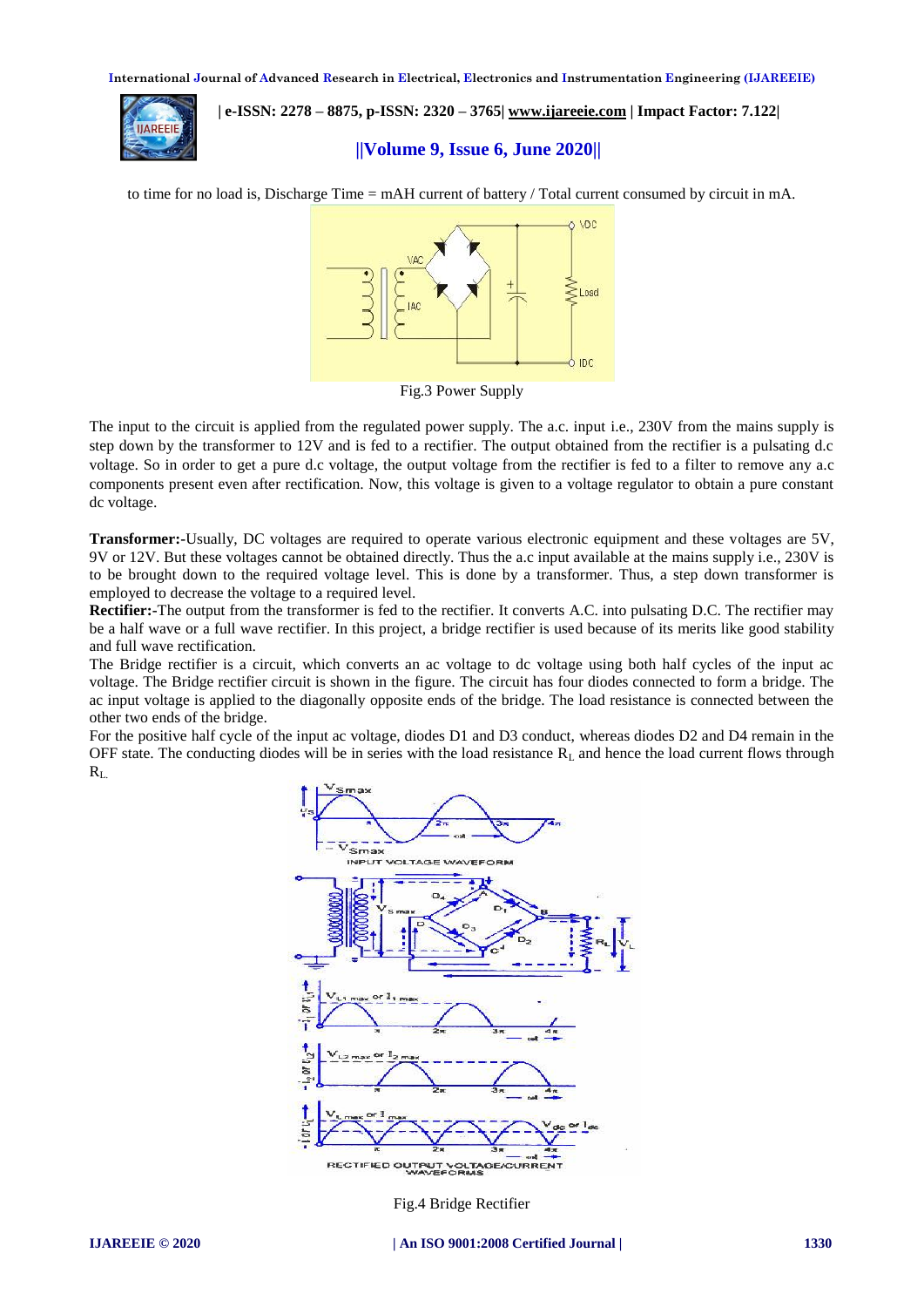

 **| e-ISSN: 2278 – 8875, p-ISSN: 2320 – 3765[| www.ijareeie.com](http://www.ijareeie.com/) | Impact Factor: 7.122|** 

# **||Volume 9, Issue 6, June 2020||**

For the negative half cycle of the input ac voltage, diodes D2 and D4 conduct whereas, D1 and D3 remain OFF. The conducting diodes D2 and D4 will be in series with the load resistance  $R_L$  and hence the current flows through  $R_L$  in the same directionas in the previous half cycle. Thus a bi-directional wave is converted into a unidirectional wave.

**Filter:-**Capacitive filter is used in this project. It removes the ripples from the output of rectifier and smoothens the D.C. Output received from this filter is constant until the mains voltage and load is maintained constant. However, if either of the two is varied, D.C. voltage received at this point changes. Therefore a regulator is applied at the output stage.

**Voltage regulator: -**As the name itself implies, it regulates the input applied to it. A voltage regulator is an electrical regulator designed to automatically maintain a constant voltage level. In this project, power supply of 5V and 12V are required. In order to obtain these voltage levels, 7805 and 7812 voltage regulators are to be used. The first number 78 represents positive supply and the numbers 05, 12 represent the required output voltage levels. The L78xx series of three-terminal positive regulators is available in TO-220, TO-220FP, TO-3, D2PAK and DPAK packages and several fixed output voltages, making it useful in a wide range of applications. These regulators can provide local on-card regulation, eliminating the distribution problems associated with single point regulation. Each type employs internal current limiting, thermal shut-down and safe area protection, making it essentially indestructible. If adequate heat sinking is provided, they can deliver over 1 A output current. Although designed primarily as fixed voltage regulators, these devices can be used with external components to obtain adjustable voltage and currents.

**Seed Sowing /weeding Motor: -**This motor is use as a time interruption purpose because one by one side wills down to earth side and vehicle move forward direction at same time. Knowing the position and severity of the weeds there are many methods that can kill, remove or retard these unwanted plants .Different physical methods can be used that rely on physical interaction with the weeds. A classic example is to break the soil and root interface by tillage and promote wilting of the weed plants. This can be achieved in the inter row area easily by using classical spring or duck foot tines. Intra row weeding is more difficult as it requires the position of the crop plant to be known so that the end effectors can be steered away. Within the close-to-crop area, tillage cannot be used as any disturbance to the soil is likely to damage the interface between the crop and the soil.

**SPRINKLER:-**High Pressure Water Pump Built in thermal protector fully automatic demand pumps can be used as a portable sprinkler pump High pressure diaphragm pump Small size, Light weight and Stable performance. Special valve for liquid input and output; Ant vibration pad, easy installation with stable function. Self-priming, Automatic Pressure Switch. Automatic Pressure Protection.



#### Fig.5 Water Sprinkler

Low Noise, with excellent resistant to chemical corrosion; Functions Water purification, filter machine, chemical metering and fluid supply. Highpressure pumps used in sprayers and sprayfixtures for high plants. Food, Beverage filling and liquid transfer.

**Modulator-**This stage modulates the input signal. Here frequency modulator is used because of its feature of less noise. **Motor L: -** This is the left tuning motor which use to turn vehicle at left side.

**Motor R:** -This is the right tuning motor which use to turn vehicle at right side.

**ARM 7 controllers Board:-**ARM architecture has become the most pervasive 32-bitarchitecture in the world, with wide range of ICs available from various IC manufacturers. ARM processors are embedded in products ranging from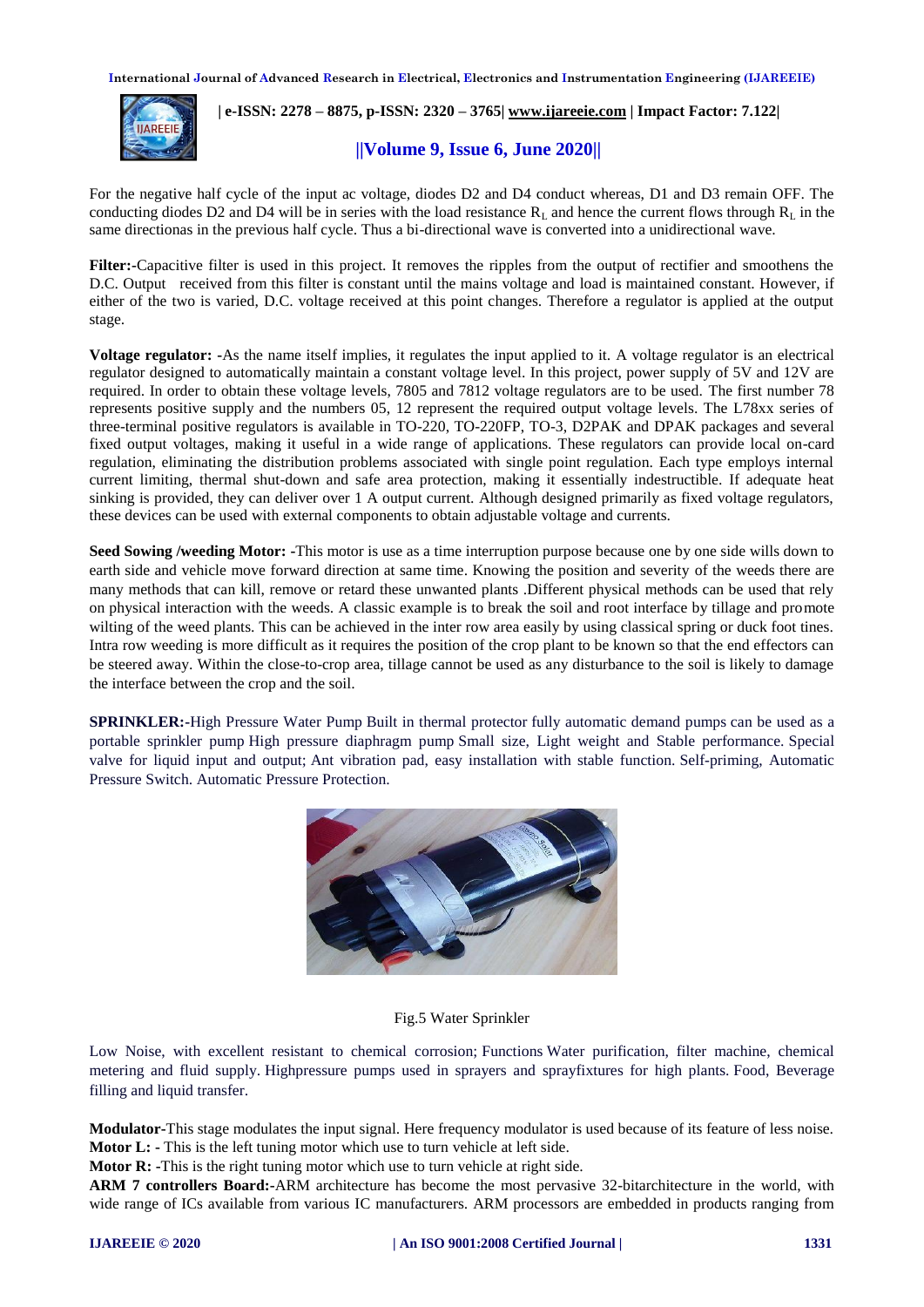

 **| e-ISSN: 2278 – 8875, p-ISSN: 2320 – 3765[| www.ijareeie.com](http://www.ijareeie.com/) | Impact Factor: 7.122|** 

 **||Volume 9, Issue 6, June 2020||** 

cell/mobile phones to automotive braking systems. A worldwide community of ARM partners and third-party vendors has developed among semiconductor and product. Design companies, including hardware engineers, system designers, and software developers.

**ARM7 controller: -**The ARM7 controller is mainly used for controlling and performing the action of relay driver. But due to wrong selection of crystal oscillator and decoupling. The controller time cycle is disturbed. So by using capacitor to decouple these problems are solved.

**PIC Microcontroller:** A microcontroller is a small computer on a single [integrated circuit](http://en.wikipedia.org/wiki/Integrated_circuit) consisting internally of a relatively simple CPU, [clock,](http://en.wikipedia.org/wiki/Crystal_oscillator) [timers,](http://en.wikipedia.org/wiki/Watchdog_timer) I/O ports, and memory. Microcontrollers are used in automatically controlled products and devices. Microcontrollers are designed for small or dedicated applications. By reducing the size and cost compared to a design that uses a separate microprocessor, memory, and input/output devices, microcontrollers make it economical to digitally control even more devices and processes.

The pulses coming as output from electricity meters on each increase in unit are applied to the microcontroller as input. Microcontroller reads the inputs  $\&$  as soon as input pulse is received, it increases the count of units of electricity. Also, it reduces the unit prize amount from the balance amount. The count of units and the balance amount is displayed on LCD display. The updated values are now stored in EPROM**.**





**CRYSTAL CIRCUIT:-**This circuit gives the required clock pulses to the microcontroller to give it the sense of the reference time



Fig.7 Crystal Circuit

#### **RESET CIRCUIT: -**

This circuit gives the microcontroller the starting pulse required to start the operation from the start. Unless this pulse is given, the microcontroller doesn't start functioning.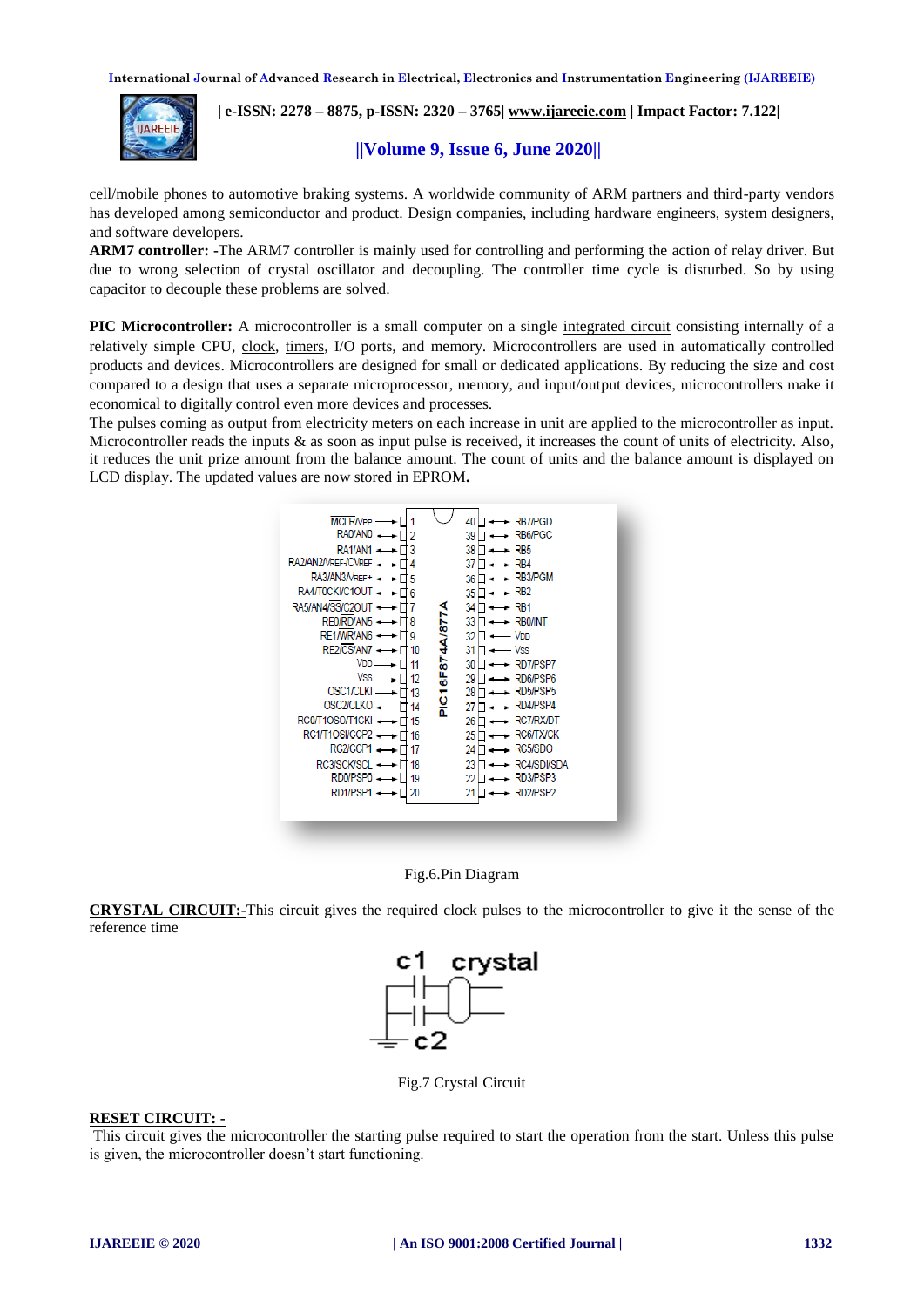

 **| e-ISSN: 2278 – 8875, p-ISSN: 2320 – 3765[| www.ijareeie.com](http://www.ijareeie.com/) | Impact Factor: 7.122|** 

 **||Volume 9, Issue 6, June 2020||** 



Fig.8 Reset Circuit

**Pull Up Resistors:** The pull-up resistors are required to source the required current to the 7-segment display, which the microcontroller alone is not capable of. The microcontroller pins cannot be connected to the LCD directly because the microcontroller cannot supply all the required current. So the required remaining current is provided through the pullup resisto

**HC-05MODULE:-** HC-05 module is an easy to use Bluetooth SPP (Serial Port Protocol) module, designed fortransparent wireless serial connection setup. Serial port Bluetooth module is fully qualified Bluetooth V2.0+EDR (Enhanced Data Rate) 3Mbps Modulation with complete 2.4GHz radio transceiver and baseband. It uses CSR Blue core 04-External single chip Bluetooth system with CMOS technology and with AFH(Adaptive Frequency Hopping Feature). It has the footprint as small as 12.7mmx27mm. Hope it will simplify your overall design/development cycle.



**Specifications**

- Typical -80dBm sensitivity
- Up to +4dBm RF transmit power
- Low Power 1.8V Operation ,1.8 to 3.6V I/O
- PIO control
- UART interface with programmable baud rate
- With integrated antenna
- With edge connector

**LCD:-**LCD's are very simple to interface with the controller as well as are cost effective. The LCD requires 3 control lines (RS, R/W & EN) & 8 (or 4) data lines. The number on data lines depends on the mode of operation. If operated in

8-bit morethan 8 data lines + 3 control lines i.e. total 11 lines are required. And if operated in 4-bit morethan 4 data lines + 3 control lines i.e. 7 lines are required. How do we decide which mode to use? It's simple if you have sufficient data lines you can go for 8 bit mode & if there is a time constrain i.e. display should be faster than we have to use 8-bit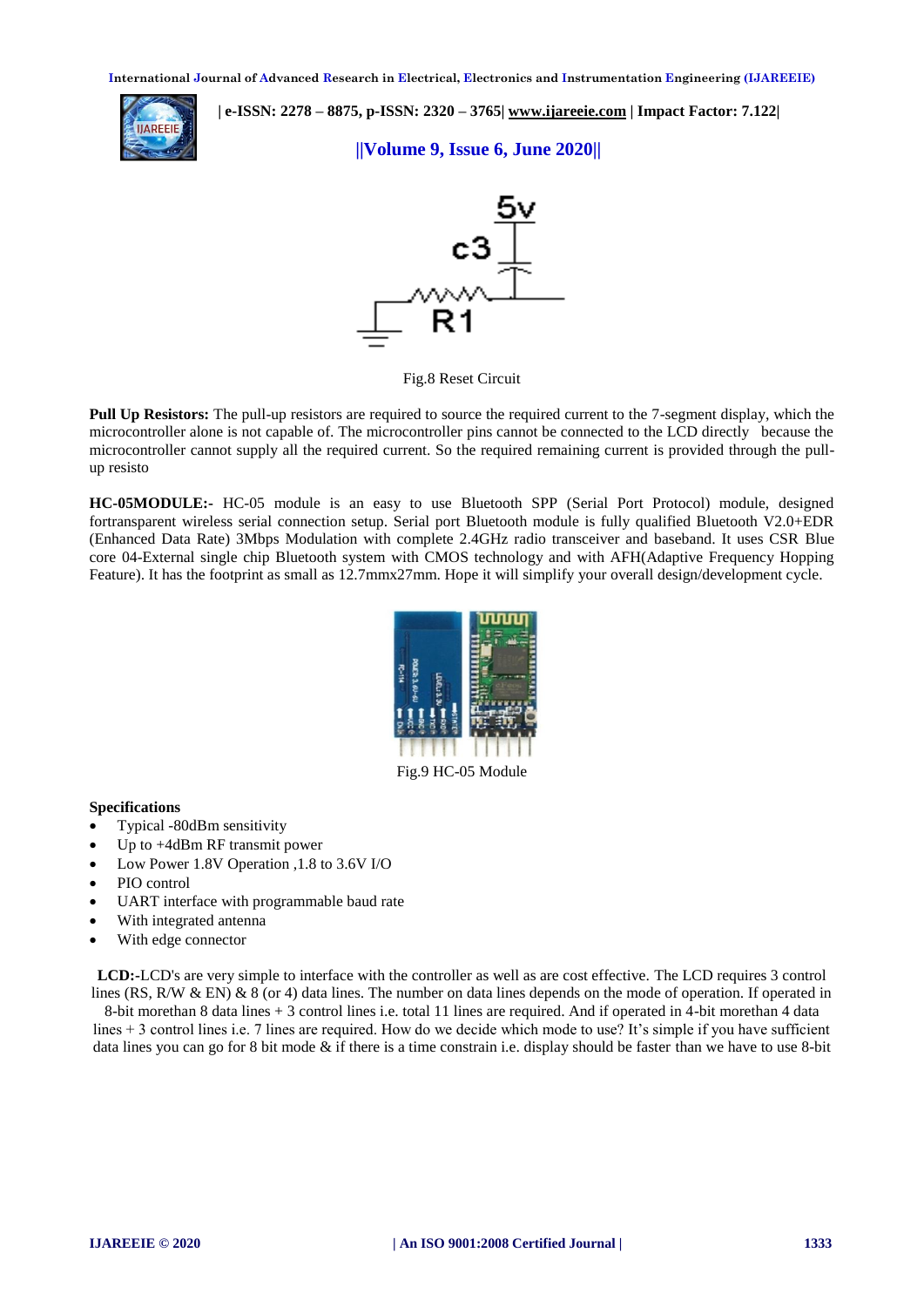

 **| e-ISSN: 2278 – 8875, p-ISSN: 2320 – 3765[| www.ijareeie.com](http://www.ijareeie.com/) | Impact Factor: 7.122|** 

# **||Volume 9, Issue 6, June 2020||**





**BATTERY:** - Batteries store energy being produced by given generating source and when this source is unavailable this energy can be used by loads. The inclusion of storage in any energy generating system will increase the availability of the energy. Battery (electricity), an array of electrochemical cells for electricity storage, either individually linked or individually linked and housed in a single unit. An electrical battery is a combination of one or more electrochemical cells, used to convert stored chemical energy into electrical energy.

#### **IV. ADVANTAGES**

- Sophisticated security
- Monitors all hazards and threats
- It saves time
- It reduces labour work.
- $\bullet$  It's easy to use
- Not light sensitive
- Not as sensitive to weather/environmental conditions

# **V. APPLICATIONS**

- It uses in many agricultural application
- Security purpose
- Remote monitoring
- Commercial wireless application
- Communication system

### **VI. FUTURE SCOPE**

- In this project we use Bluetooth module which is used for short distance communication.
- So in future we can use GSM module in place of RF module which can be used for long distance.

# **VII. CONCLUSIONS**

The main task nowis to promote this technology and have available to farmers at an affordable price. Newly developed system is also effective as compared systems available in the market. New trans-planter having simple construction and less number of parts which minimizes the cost of development for it.

Total cost required to develop the system is also less. New spraying machine is more flexible than machines available in the market at starting cost. This is our first step in making all the process involved in agriculture automatic.